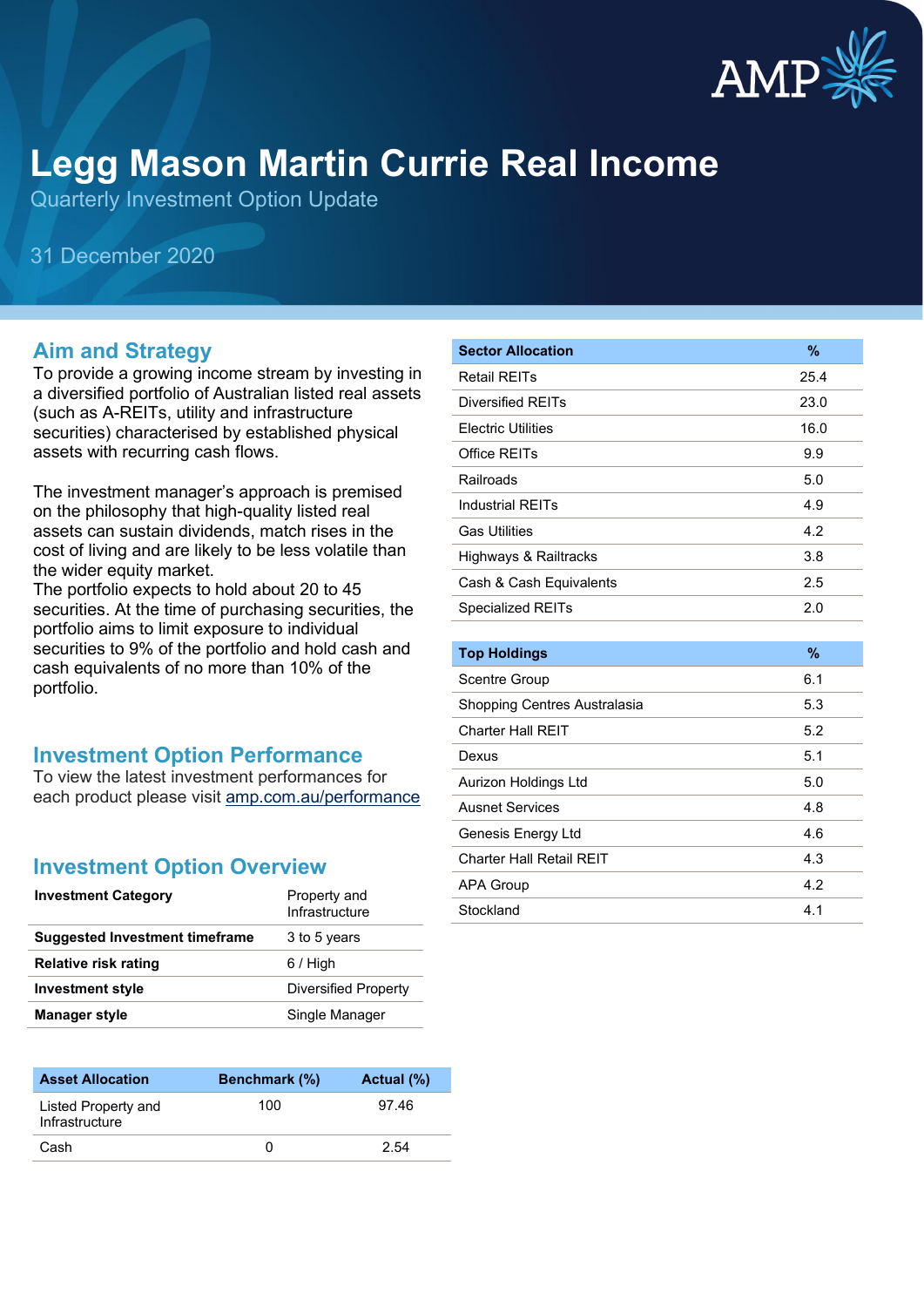## **Portfolio Summary**

- At the sector level, real estate was the largest contributor to the portfolio's performance, followed by utilities, while infrastructure detracted.
- Scentre Group, SCA Property Group, and Genesis Energy were the largest positive contributors.
- Aurizon Holdings, Charter Hall Long Wale REIT and AGL Energy were the biggest detractors.
- The portfolio trimmed its the positions in AGL Energy and Vicinity Centres.

#### **Investment Option Commentary**

The Portfolio was up in the December quarter. At the sector level, real estate was the largest contributor to the portfolio's performance, followed by utilities, while infrastructure detracted.

At the stock level, Scentre Group, SCA Property Group, and Genesis Energy were the largest positive contributors, while Aurizon Holdings, Charter Hall Long Wale REIT and AGL Energy were the biggest detractors.

Shopping centre landlord Scentre Group had been heavily impacted by the COVID-19 crisis due to its exposure to higher-end discretionary retail, but the REIT bounced back strongly on the re-opening theme due to improving shopping centre foot traffic. Supermarket landlord SCA Property Group performed well over the quarter, with the Group's September quarter update highlighting a strong balance sheet and showing improving cash collection rates driven by robust tenant sales. SCP re-assured investors with dividend guidance that matched consensus expectations, with DPS growth flagged on 1H21, noting that 92% of its tenants were open and trading.

New Zealand utilities Genesis Energy and Contact Energy were solid performers over the quarter. The Labour Party's decisive election win means the Government is well positioned to deliver on its election promise to help smooth the exit impacts of Rio Tinto's Tiwai aluminium smelter mooted closure. Given the smelter represents approximately 12.5% of New Zealand's power consumer, Genesis Energy and Contact Energy are both beneficiaries of the smelter remaining open.

Rail group Aurizon Holdings was impacted by weak coal port volumes over the quarter, with Chinese import restrictions on Australian coal posing headwinds. However, the Manager note that Aurizon's yield remains attractive and strong power demand in Asia over recent months should see better volumes ahead.

While REITs with exposure to the re-opening theme were strong, they saw COVID-safe names that have performed well recently, such as Charter Hall Long WALE REIT, lag during November's recovery.

Electricity and gas retailer AGL Energy fell after downgrading its earnings guidance for FY21 following the company's transformer incident at its Liddell Power Station in New South Wales.

#### **Market Commentary**

The Australian real asset universe underperformed the broader Australian equity market in the December quarter.

The listed real estate market was up 13.2% in the December quarter (as measured by the S&P/ASX 300 A-REIT Accumulation Index). Infrastructure was up 3.6% in the December quarter (as measured by the S&P/ASX Infrastructure Accumulation Index). Utilities were down -5.4% in the December quarter (as measured by the S&P/ASX 300 Utilities Accumulation Index).

In comparison, the Australian equity market rose 13.7% in the December quarter (as measured by the S&P/ASX 200 Accumulation Index).

#### **Outlook**

Despite COVID-19 disruptions, utilities such as gas pipelines and electricity grids face less risk, as they satisfy basic household needs and remain extremely defensive, with recent increases in household consumption delivering solid results.

As COVID-19 restrictions ease, they are seeing toll road traffic data rapidly improving, with commuters showing a preference for private transport ahead of shared transport. Airport passenger recoveries are expected to take much longer and they see business travel negatively impacted long-term due to the significant uptake and success of video conferencing.

Online retail continues to win share of the retail pie, but on the other side of this crisis dual 'clicks and mortar' retail solutions look best placed to meet customer needs and have done well through the crisis.